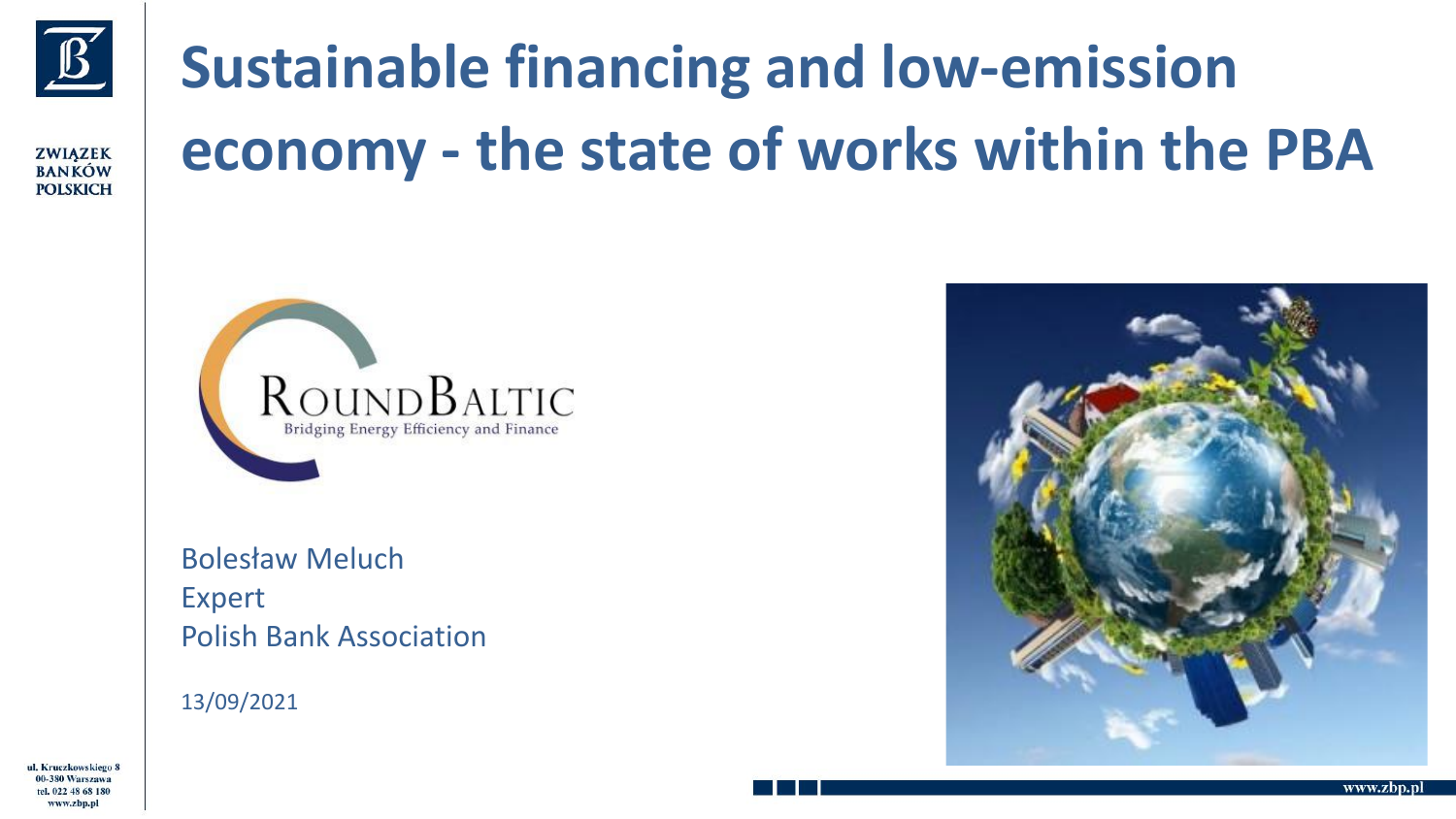

**ZWIAZEK RANKÓW POLSKICH** 

#### **The Polish Bank Association EE activities**

#### **Polish initiatives on Low-Carbon Economy and Sustainable Development with the PBA participation:**

- **1. The Polish Bank Association as an official partner for the implementation of the Sustainable Development Goals of the Paris Agenda**
- **2. Cooperation of the Polish Bank Association with: Ministry of Climate, European Commission, National Fund for Environmental Protection (NFOŚiGW), National Development Bank (BGK), EIB, Polish Domestic Energy Conservation Agency (KAPE), National Energy Conservation Agency (NAPE), local government units**
- **3. Green Investments Plan**
- **4. Financing of electromobility**
- **5. Clean Air Program**
- **6. RES financing**
- **7. Financing of thermo-modernization and renovation**
- **8. Financing low-carbon development from the Cohesion Policy**
- **9. EU / EIB financing**

ul. Kruczkowskiego 8 0-380 Warszawa www.zbp.pl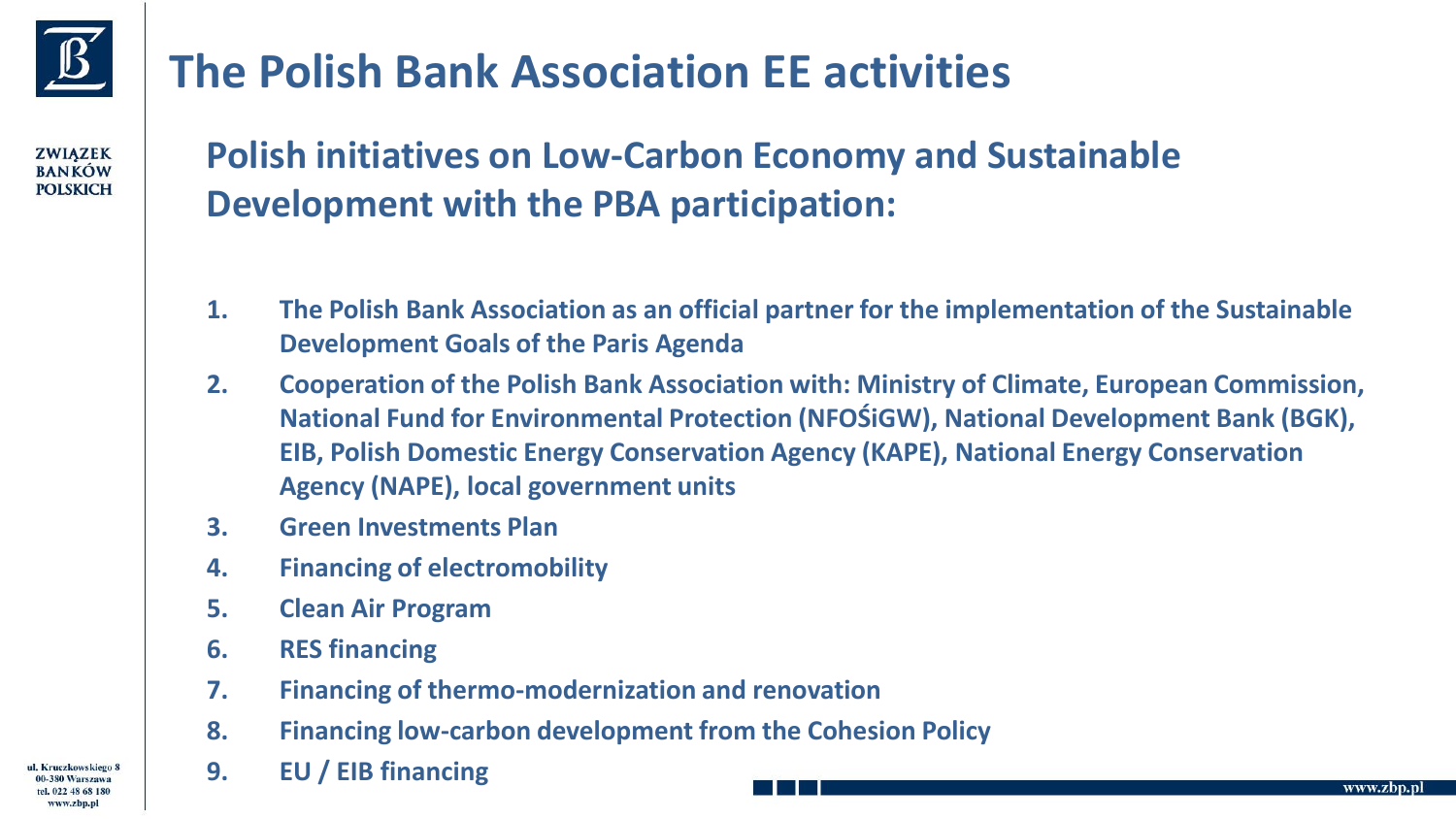- **Partnership for the implementation of the Sustainable Development Goals:**
- On October 8, 2020, the Polish Bank Association, on behalf of the banking community, officially joined the **Partnership for the implementation of the Sustainable Development Goals**. The event took place during the National Stakeholder Forum of the 2030 Agenda, organized by the Ministry of Development, Labour and Technology.
- The banking sector sees the goals of sustainable development as an opportunity to create a new economic reality, opening new development paths for business, including banks, based on the principles of transparency and building the image of Poland as a reliable economic partner.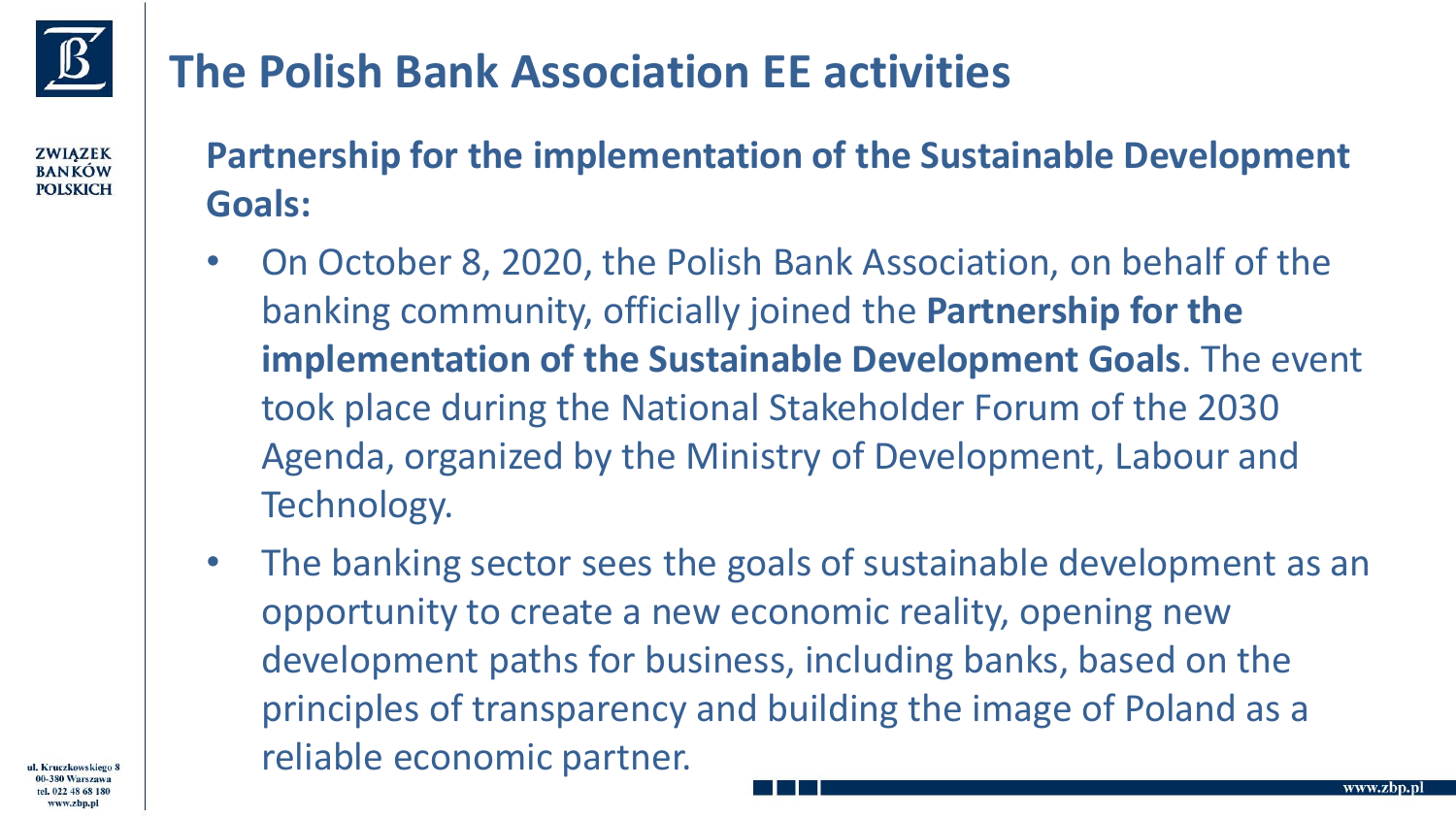

**ZWIAZEK RANKÓW POLSKICH** 

#### **The Polish Bank Association EE activities**

#### **26 Green Investments Plan:**

- GIP is a package of programs for the development of clean heat, energy, water, transport and innovation in the energy sector and energy efficiency.
- The implementation of the programs will also require the mobilization of private funds and capital from financial markets. Hence, the involvement of the banking sector in Poland is a key success factor for both the Green Investments Plan and the horizontal transformation process of the Polish economy.
- The Polish Bank Association has declared its interest in the banking sector to participate in the **Green Investments Plan**.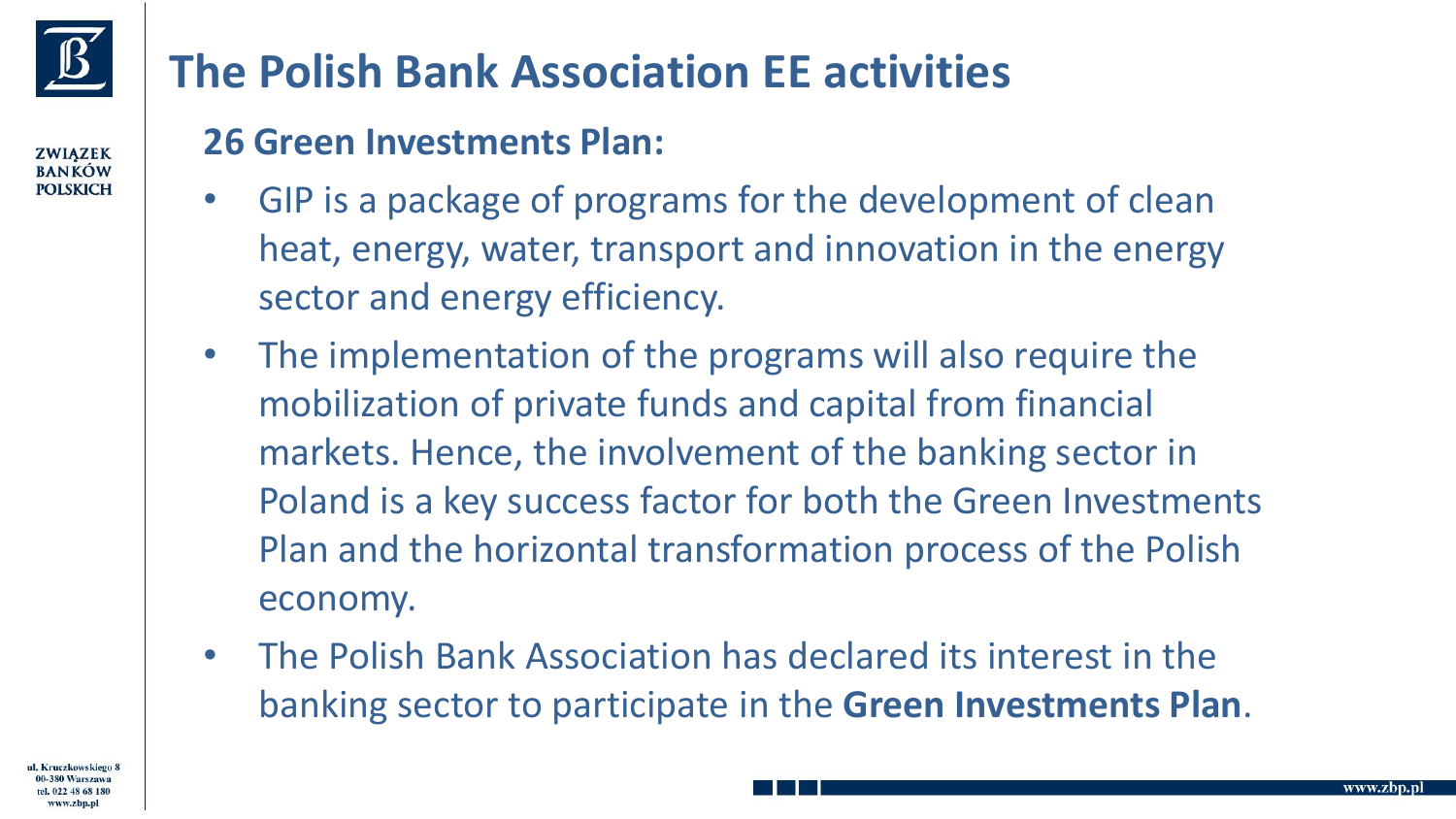- The Polish Bank Association cooperates with the National Fund for Environmental Protection and Water Management, under the patronage of the Minister of Climate, on including the banking sector in the **Clean Air Program** system, which is part of the Green Investments Plan.
- Established 6 teams for: procedures, contract template, platform / IT, guarantees, communication, training.
- 30 public and private institutions participate in the works undertaken to implement the Agreement: the National Fund for Environmental Protection and Water Management, 16 regional funds for environment protection offices, the National Clearing House, National Development Bank, EIB, World Bank, Minister of Climate, 7 private banks and the Polish Bank Association.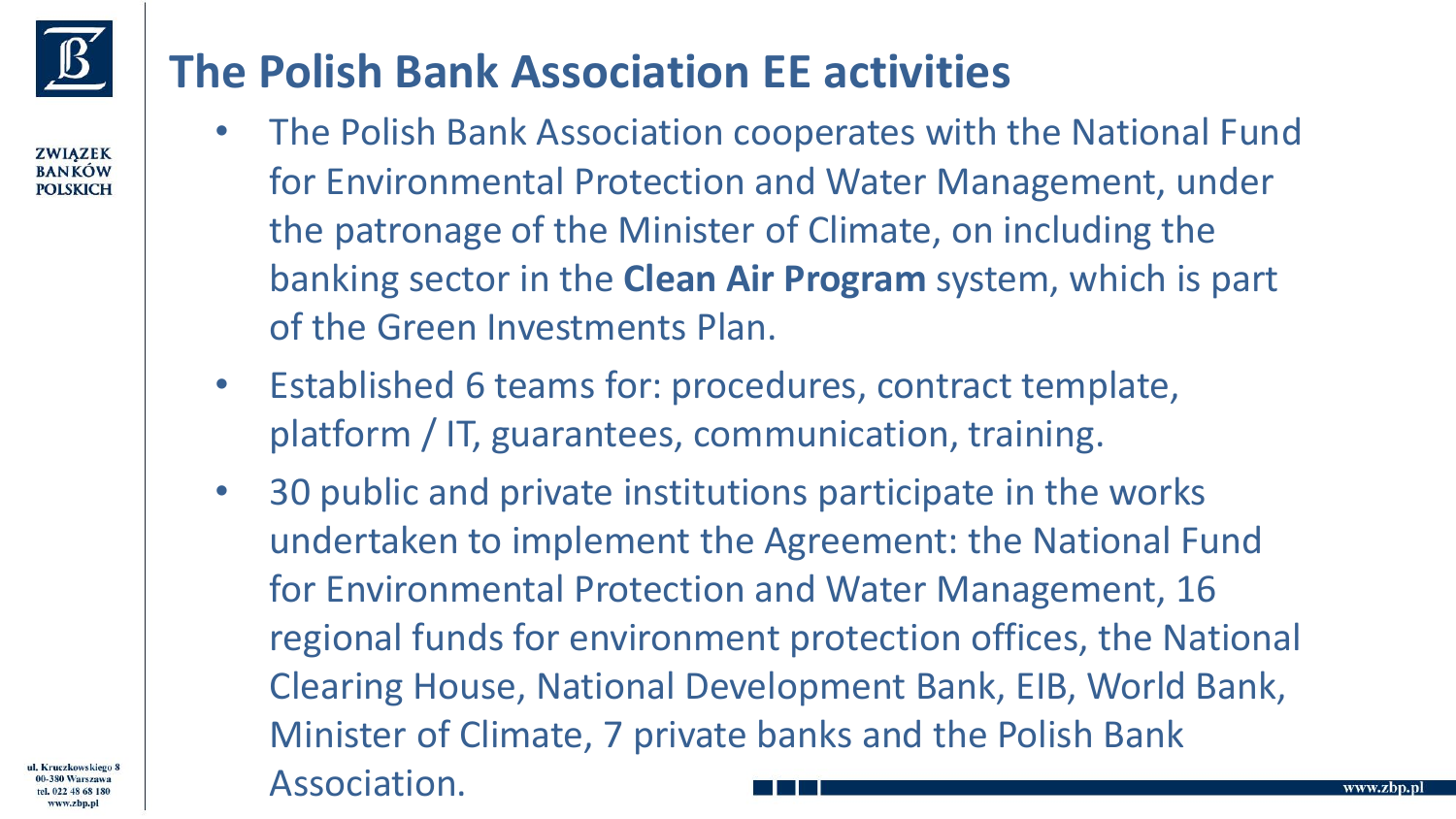

**ZWIAZEK RANKÓW POLSKICH** 

### **The Polish Bank Association EE activities**

#### **Clean Air Program** (continue)

- The challenge taken is one of the most multi-stakeholder, complex and unpredictable programs in which the Polish Bank Association has operated.
- Almost 200 people participate in the works, including over 150 from 8 banks: BNP, Alior, BOŚ, SGB, BPS, Credit Agricole, Santander Consumer Bank and BGK. Banks appointed program leaders and experts to participate in the above-mentioned works.
- All works are coordinated by a working team, composed of directors appointed by the Presidents of the Parties to the Agreement (i.e. PBA-NFOŚiGW) with the support of additional persons from both sides. The works on both sides are supervised by the Management Boards.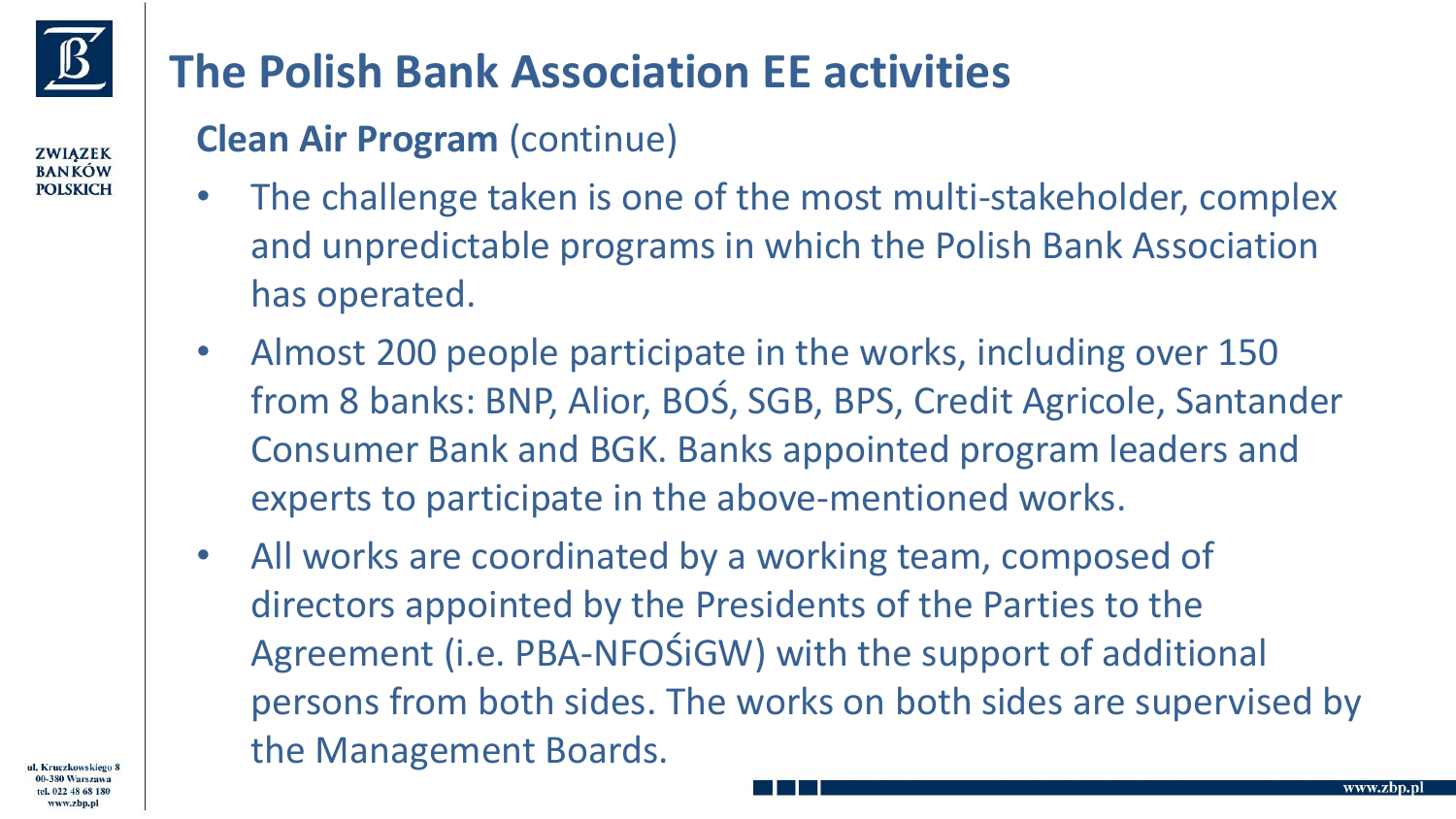#### **Electromobility Programs:**

- Banks / the PBA participate in the work of the National Fund for Environmental Protection's Team in developing a model and tools for the inclusion of the banking and leasing sector in the **financing of electromobility**. The working group is attended by representatives of 5 chambers of commerce and the National Fund for Environmental Protection, as well as 8 banking groups.
- **Electromobility programs** are mainly aimed at the purchase of electric cars by individuals, entrepreneurs and local governments.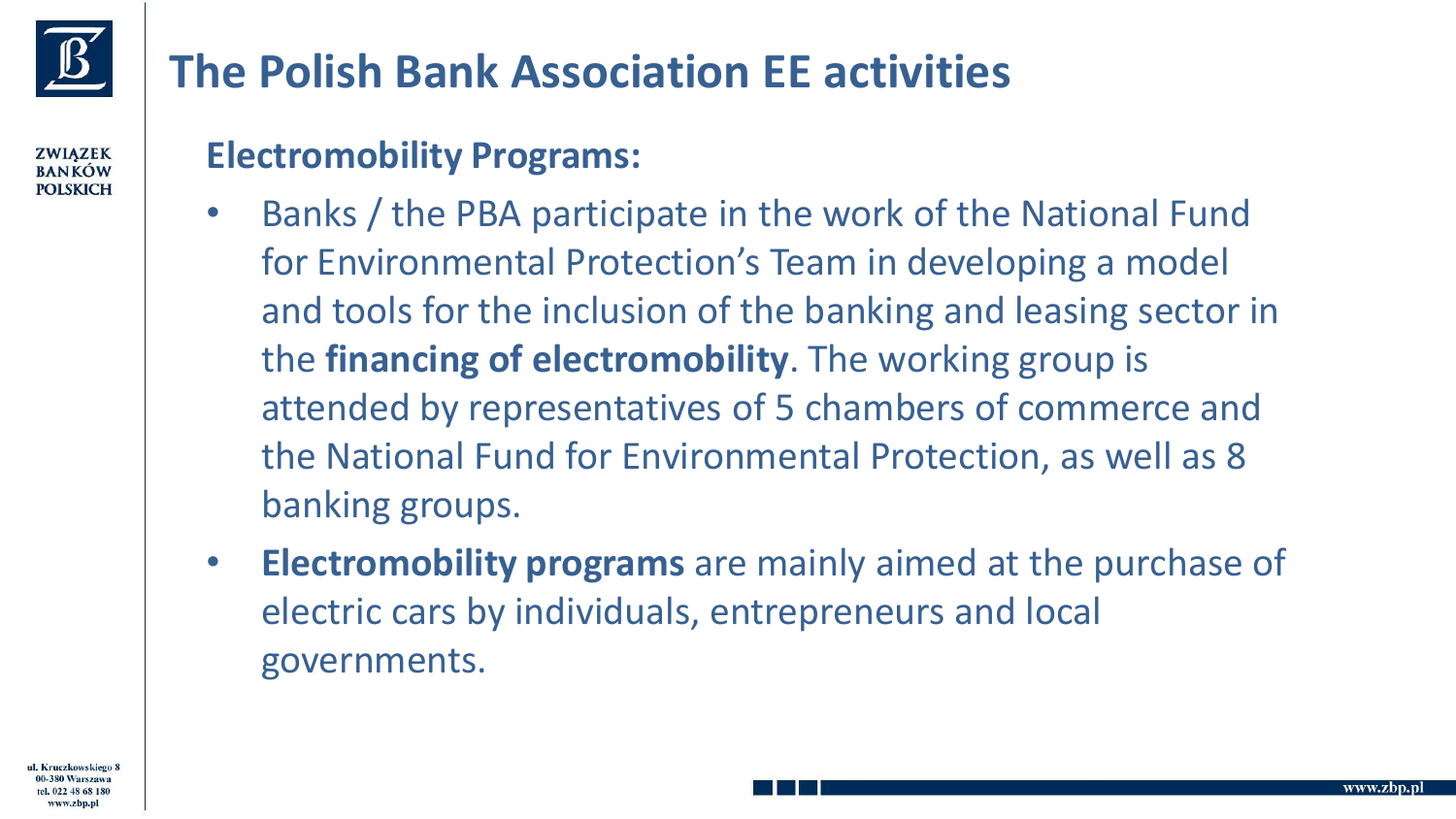#### **Reusable Sources of Energy:**

- The Polish Bank Association informs / consults banks on an ongoing basis on regulations and initiatives of customer communities,
- The works are carried out as part of the interbank Team for Climate Financing and Energy,
- After a period of uncertainty and collapse, the RES financing market stabilized in the last year, banks resumed financing of projects.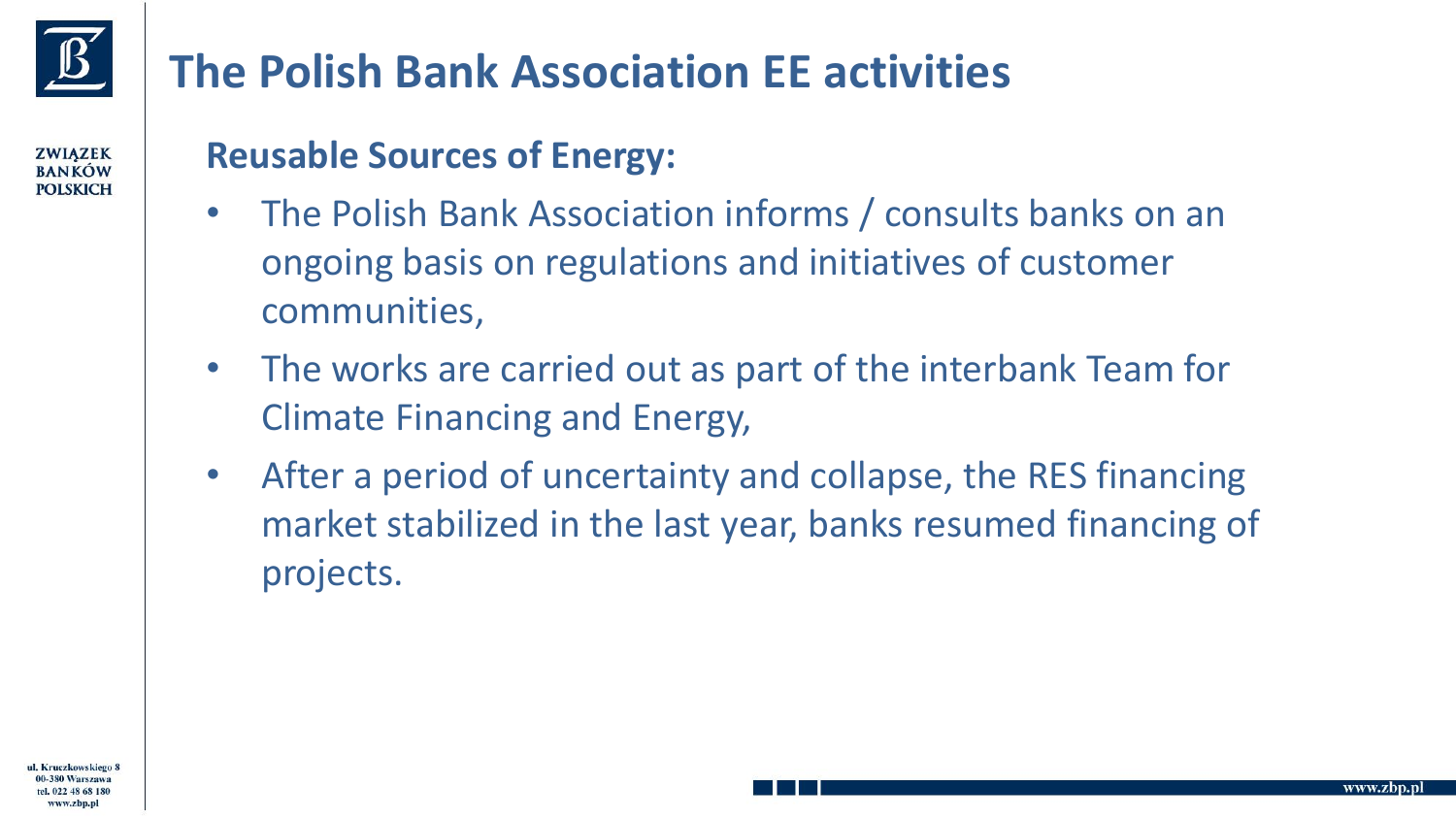**ZWIAZEK RANKÓW POLSKICH** 

#### **Financing the development of low-carbon emissions from the EU Cohesion Policy and KPO (Recovery Plan):**

- Banks participate in the distribution of EU funds or cofinancing of clients' EU projects for low-carbon purposes
- The Polish Bank Association represents the banking sector in all consultative bodies including the Partnership Agreement Committee on Cohesion Policy (steering committee.
- Banks will be able to participate in the new programs as systemic financial intermediaries or co-financing projects commercially
- The works are carried out as part of the interbank Team for Climate Financing and Energy,

ul. Kruczkowskiego www.zbp.p